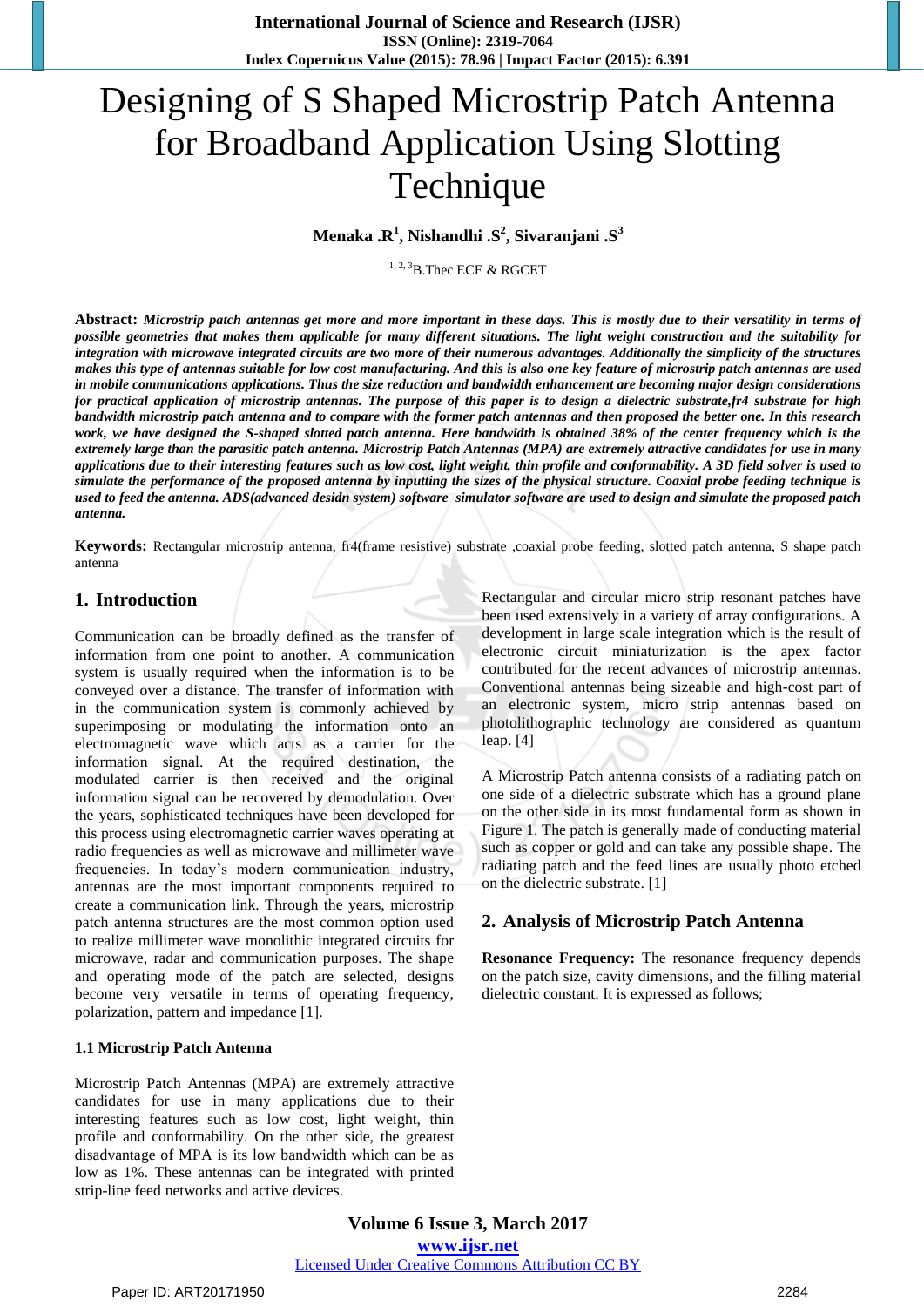

**Figure 1:** Structure of a Microstrip Patch Antenna

$$
f_{mn=\frac{K_{mn}C}{2\pi\sqrt{\varepsilon_r}}}
$$

Where m,  $n = 0, 1, 2...$  Kmn = wave number at m, n mode, c is the velocity of light, is the dielectric constant of the substrate, and

$$
K_{mn} = \sqrt{\left(\frac{m\pi}{W}\right)^2 + \left(\frac{n\pi}{L}\right)^2}
$$

Length and width of non radiating rectangular patch's edge at a certain resonance frequency and dielectric constant are given by:

$$
L=\frac{c}{2f_r\sqrt{\varepsilon_r}}
$$

and

$$
W = \frac{c}{f_r} \sqrt{\frac{2}{\varepsilon_r + 1}}
$$

Where fr is the resonance frequency at which the rectangular microstrip antenna is to be designed. The radiating edge W, patch width is usually kept such that it lies within the range L<W>2L for efficient radiation.

The ratio  $W/L = 1.5$  gives good performance according to the side lobe appearances. [6] By using the above equations we can find the values of actual length of the patch as:

$$
L = \frac{c}{2f_r\sqrt{\varepsilon_{eff}}} - 2\Delta
$$

Where ξeff is the effective dielectric constant and Δl is the line extension which is given as

$$
\varepsilon_{eff} = \left(\frac{\varepsilon_r + 1}{2}\right) + \left(\frac{\varepsilon_r + 1}{2}\right) \cdot \frac{1}{\sqrt{1 + 12\frac{h}{W}}}
$$

$$
\frac{\Delta l}{h} = 0.412 \frac{(\varepsilon_{eff} + 0.3) \left(\frac{W}{h} + 0.264\right)}{(\varepsilon_{eff} - 0.258) \left(\frac{W}{h} + 0.8\right)}
$$

#### **3. Design Parameters**

In this paper several parameters of Rectangular Microstrip patch Antenna resonating at frequency 4.5GHZ have been investigated using ADS (advanced design system) software. And using the fr4 substrate .The geometry of patch antenna is shown in figure-1. The design specifications for patch antenna are:

- Substrate permittivity  $(\xi r) = 4.2$
- Substrate thickness  $(h) = 1.6$  mm.
- Length of patch  $(L) = 20.67$  mm.
- Width of patch  $(W) = 15.35$  mm.
- Feed point location  $= (10.5, 11.5)$ .



**Figure 2:** Rectangular microstrip patch antenna resonating at 4.5 GHZ

# **4. S - Slotted Antenna**

The base of S shaped antenna structure designed is a simple rectangular microstrip patch antenna. The antenna structure is designed by cutting two rectangular slots in the rectangular microstrip patch antenna. The designed antenna structure along with its dimensions is shown in fig 3. The design parameters are same as in case rectangular microstrip patch antenna.



**Figure 3:** S- Slotted Microstrip Patch Antenna.

#### **5. Simulation Result Discussion**

ADS simulation software V.14 was chosen to simulate the structures shown in the Figures. The S-parameter was obtained from simulation. The simulated result of Rectangular Microstrip Patch Antenna and Slotted S shape Microstrip Patch Antenna Structure are shown in figure 4 and 5.

**Volume 6 Issue 3, March 2017 www.ijsr.net** Licensed Under Creative Commons Attribution CC BY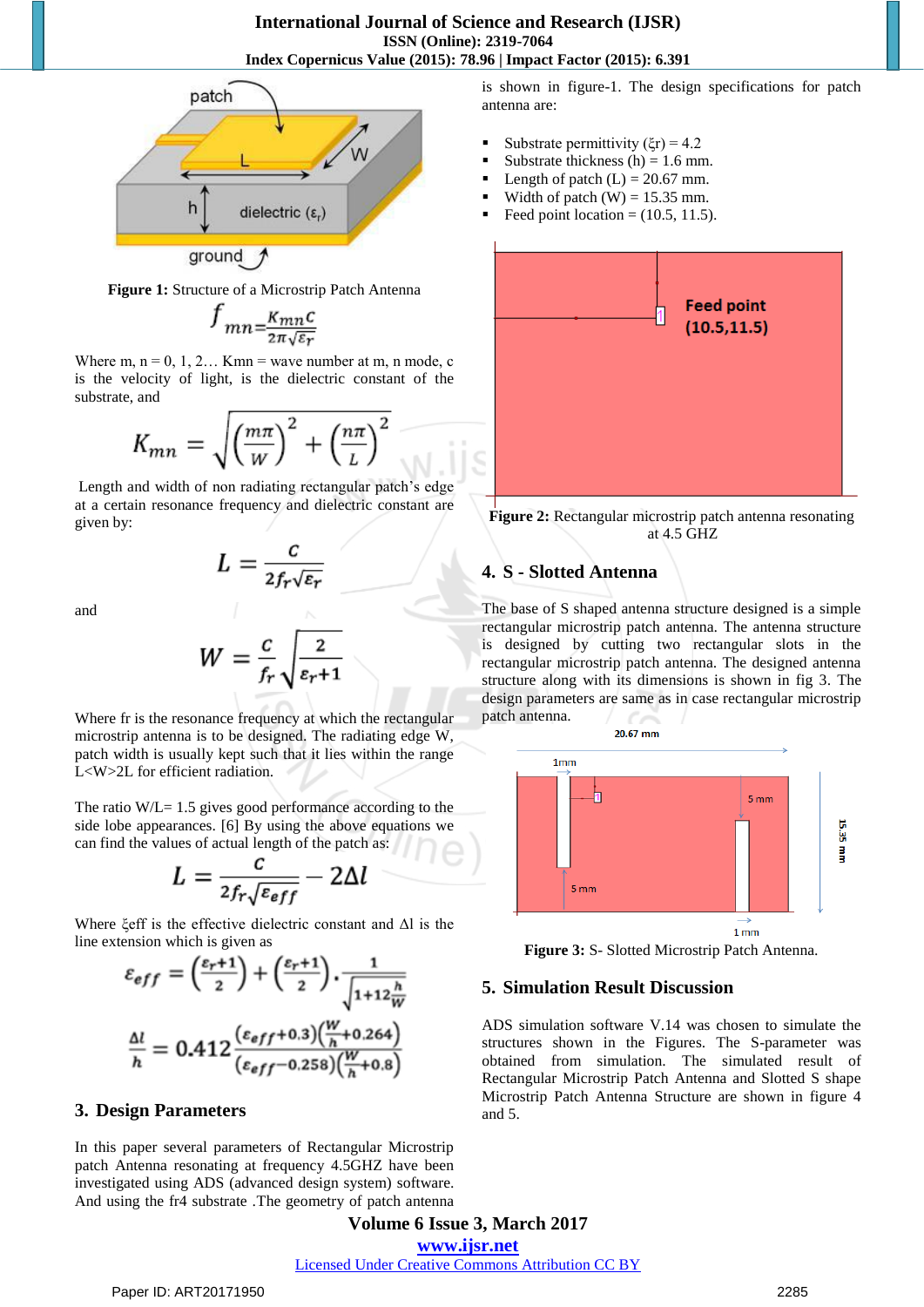**International Journal of Science and Research (IJSR) ISSN (Online): 2319-7064 Index Copernicus Value (2015): 78.96 | Impact Factor (2015): 6.391**









**Figure 6:** S parameter Display of S shape slotted microstrip patch antenna.



**Figure 7:** Current Distribution of S Shape Slotted Microstrip Patch Antenna



**Figure 7:** Radiation pattern for S Shape Slotted Microstrip Patch Antenna



**Figure 8:** 3D view for S Shape Slotted Microstrip Patch Antenna

#### **6. Measured Result Discussion**

**Table 1:** Shows result comparison between rectangular microstrip patch antenna and S shape slotted microstrip patch antenna

| Geometry                    | Rectangular MS | S Slotted    |
|-----------------------------|----------------|--------------|
|                             | Antenna        | MS Antenna   |
| <b>Resonating Frequency</b> | 4.491 GHz      | 4.580 GHz    |
| Max Return Losses           | $-20.470$ Db   | $-22.124$ Db |
| FL.                         | 4.426 GHz      | 4.475 GHz    |
| FH                          | 4.556 GHz      | 4.685 GHz    |
| Bandwidth (S Parameter)     | 130 MHz        | 210 MHz      |
| Feed point Impedance        | 44.14 Ohm      | 48.814 Ohm   |
| <b>VSWR</b> at FL           | 4.395 GHz      | 4.445 GHz    |
| VSWR at FH                  | 4.505 GHz      | 4.655 GHz    |
| Bandwidth                   | 130 Mhz        | $210$ Mhz    |
|                             | $(2.89\%)$     | (4.585%)     |

Vector Network Analyzer (VNA) who's Range of measurement of frequency is 10 MHZ To 40 GHZ was chosen to simulate the Antenna hardware shown in the Figure 12 and 16. The S-parameter was obtained from simulation. The simulated result of Rectangular Microstrip Patch Antenna and Slotted S shape Microstrip Patch

#### **Volume 6 Issue 3, March 2017 www.ijsr.net** Licensed Under Creative Commons Attribution CC BY